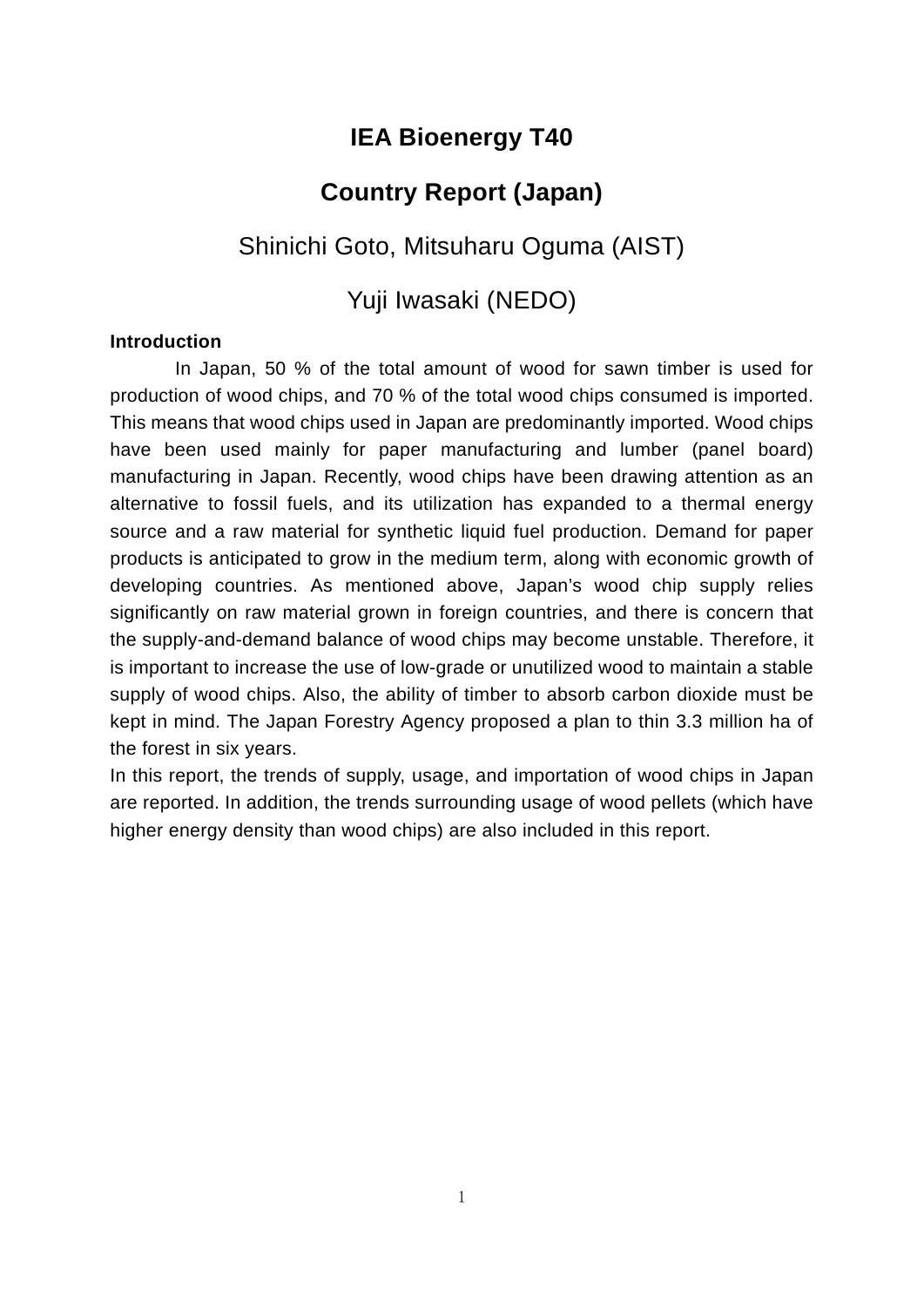#### **Supply and Demand of Wood Chips in Japan**

Currently, 20 million BDT (Bone Dry Ton) of wood chips are used in Japan annually. The mass of 20 million BDT of wood chips corresponds to 37 million  $m^3$  in volume of wood chips. As shown in  $Figure 1$ , almost 90 % of the wood chips consumed in Japan are used for paper pulp, 6-7 % used for fiber board, and 3 % is used for boiler fuel.



Figure 1. Use of wood chips in Japan. Original source: Report of Japan Woodchip Manufacturer's Association (March, 2010), arranged by the authors.

Table 1 and Figure 2 show the amounts of domestic and imported wood chips for the five year period 2004 to 2008. Note that this data is based on several statistical data sources, but still unofficial since there's no official data on Japan's wood chip supply. The total amount is seen to fluctuate around 20 million BDT. In these five years, 70 % of the wood chips were imported from foreign sources. In other words, since 90 % of wood chips are used for paper pulp (see  $Fig. 1$ ), the amount of raw material for paper pulp is significantly dependent on importation from foreign sources.

| 10 <sup>3</sup> BDT(Bone Dry Ton) |                     |          |          |            |  |  |
|-----------------------------------|---------------------|----------|----------|------------|--|--|
|                                   | Supply              |          |          |            |  |  |
| Year                              | <b>Total Amount</b> | Domestic | Imported | % Imported |  |  |
| 2004                              | 19,756              | 5,782    | 13,974   | 71%        |  |  |
| 2005                              | 20,116              | 6,005    | 14,111   | 70%        |  |  |
| 2006                              | 19,673              | 5,899    | 13,774   | 70%        |  |  |
| 2007                              | 20,229              | 5,894    | 14,335   | 71%        |  |  |
| 2008                              | 20,518              | 5,797    | 14,721   | 72%        |  |  |

Table 1. Japan wood chip supply. Original source: Report of Japan Woodchip Manufacturer's Association (March, 2010), arranged by the authors.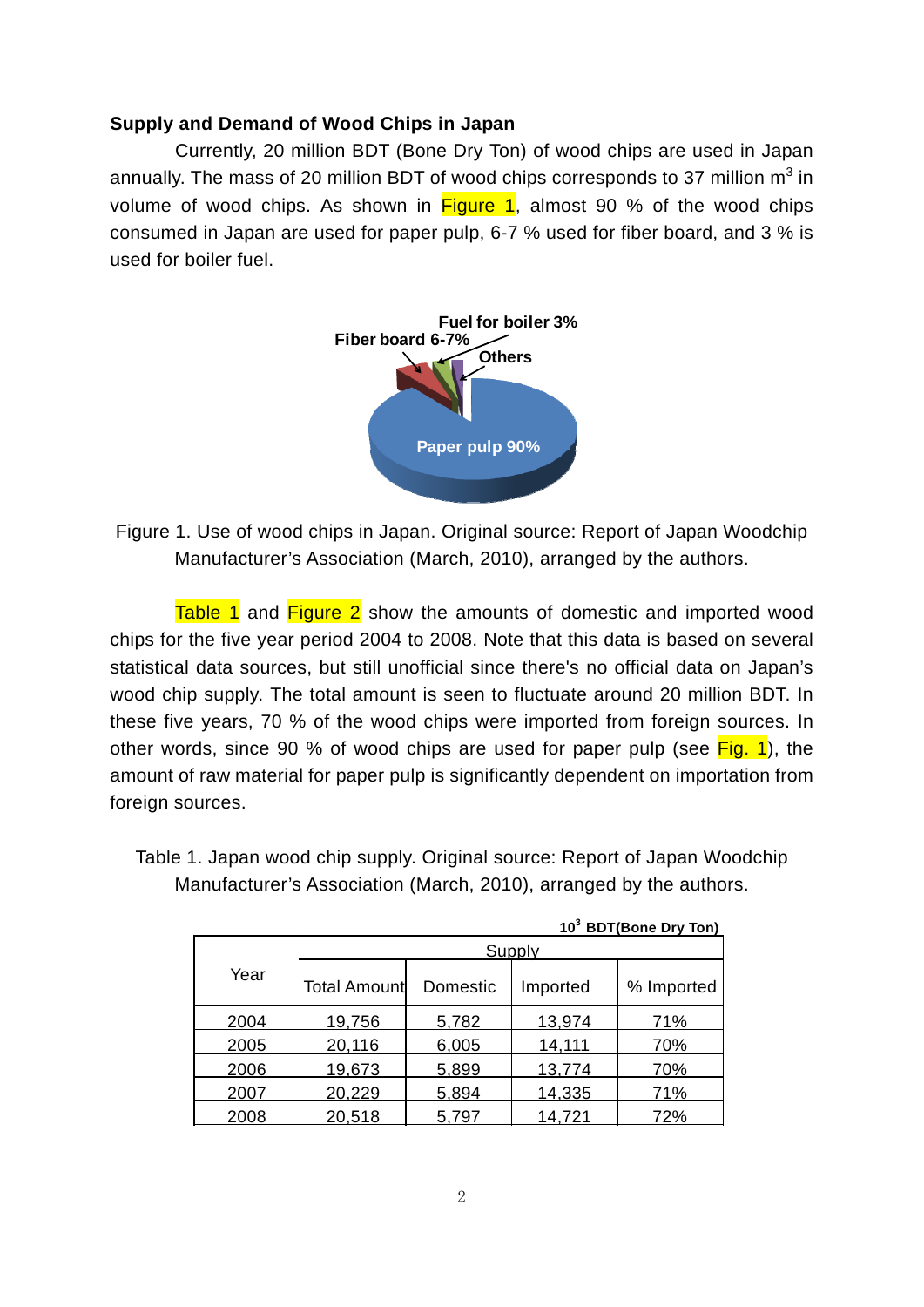

Figure 2. Source of wood chips for Japan. Original source: Report of Japan Woodchip Manufacturer's Association (March, 2010), arranged by the authors.

As described above, the domestic supply of wood chips has been about 30 % of the total over the past five years. Table 2 shows the main source material types for wood chips, and the fraction (in parentheses). Raw timber, residual lumber and demolition wood are the main wood chip sources. Recently, a larger fraction of raw timber has been used. By contrast, the amount of residual lumber has shrank, which occurred because many woodworking shops have gone out of business due to tough economic conditions. Regarding wood type, about 62 % of wood chips are derived from coniferous trees, and 38% from deciduous trees. In addition to thinned cobia wood, red pine is the main component of raw timber, and demolition wood chips include a large fraction of coniferous wood.

Table 2. Wood chip source materials for domestic supply in Japan. Original source: Report of Japan Woodchip Manufacturer's Association (March, 2010), arranged by the authors.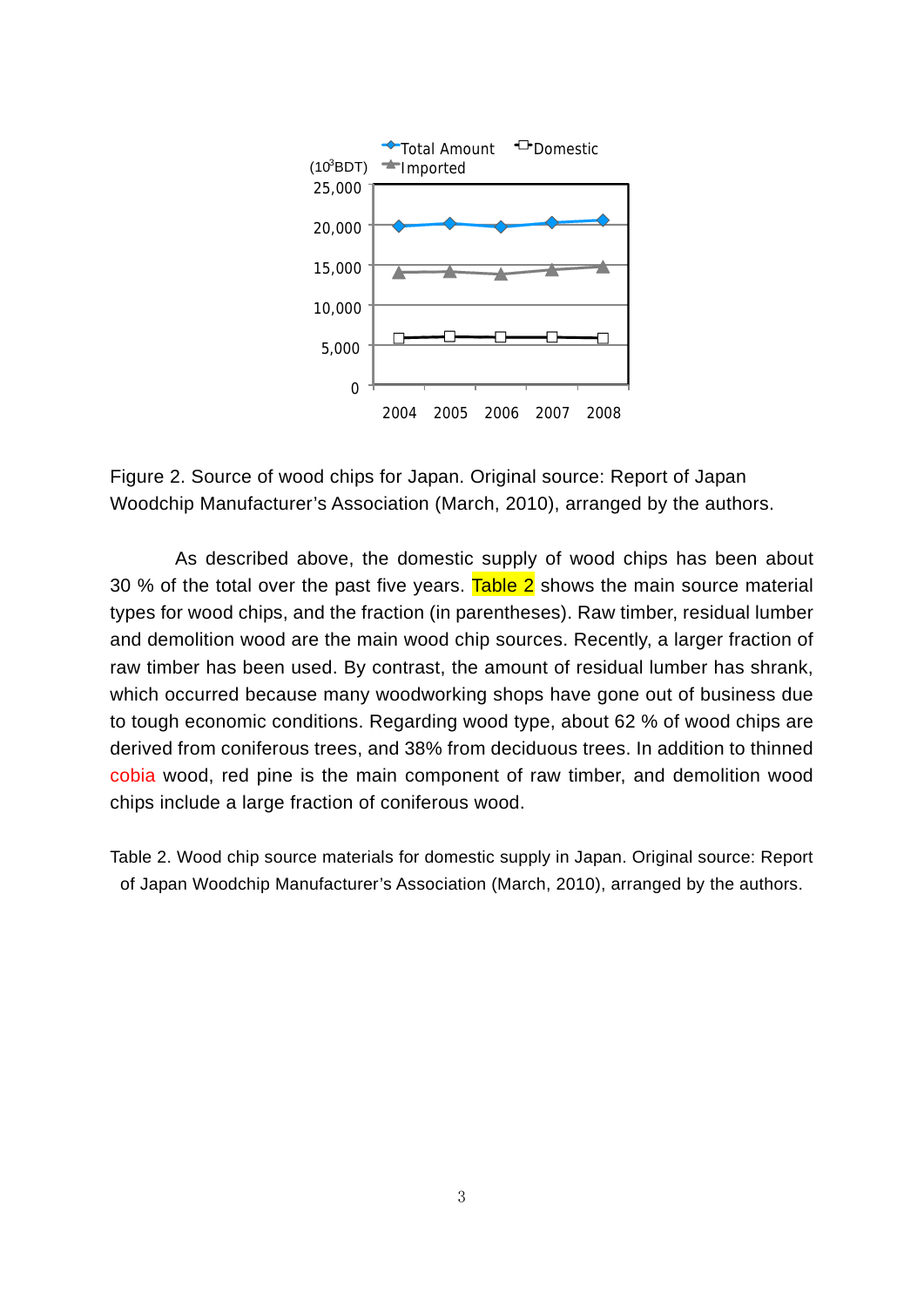| Year | Total<br>Amount | <b>Material Type</b> |                    |                         |                           | <b>Wood Type</b> |                  |
|------|-----------------|----------------------|--------------------|-------------------------|---------------------------|------------------|------------------|
|      |                 | <b>Raw timber</b>    | Residual<br>Lumber | <b>Forest</b><br>Lumber | <b>Demolition</b><br>Wood | Conifer          | Broad-<br>leaved |
| 2004 | 5782            | 2139                 | 2198               | 58                      | 1388                      | 2938             | 1456             |
|      | (100.0)         | (37.0)               | (38.0)             | (1.0)                   | (24.0)                    | (66.9)           | (33.1)           |
| 2005 | 6005            | 2235                 | 2188               | 67                      | 1515                      | 2952             | 1538             |
|      | (100.0)         | (37.2)               | (36.6)             | (1.1)                   | (25.2)                    | (65.7)           | (34.3)           |
| 2006 | 5899            | 2276                 | 2275               | 66                      | 1282                      | 3004             | 1613             |
|      | (100.0)         | (38.6)               | (37.0)             | (1.1)                   | (21.7)                    | (65.1)           | (34.9)           |
| 2007 | 5894            | 2368                 | 2182               | 100                     | 1244                      | 3087             | 1563             |
|      | (100.0)         | (40.2)               | (37.0)             | (1.7)                   | (21.1)                    | (66.4)           | (33.6)           |
| 2008 | 5797            | 2676                 | 1913               | 104                     | 1104                      | 2918             | 1775             |
|      | (100.0)         | (46.2)               | (33.0)             | (1.8)                   | (19.0)                    | (62.2)           | (37.8)           |

**10<sup>3</sup> BDT(Bone Dry Ton)**

Regarding imported wood chips, which comprise about 70 % of the total supply, these are mainly derived from residual lumber from sawmills and pulp wood from forested areas. Table 3 and Figure 3 break down the source of imported wood chips by country and wood type. Unlike domestic wood chips, deciduous chips comprise 75 % of the total imported amount, and the amount of deciduous wood is three times greater than coniferous wood. This seems to be attributed to the fact that most imported broad-leaved wood chips consist of plantation wood, such as early growth eucalyptus and acacia. Most of the deciduous wood is imported from fourteen countries, and the five main ones are Australia (36 %), Chile (19 %), South Africa (18 %), Viet Nam (9 %), and Brazil (6 %). On the other hand, coniferous wood is imported from ten countries, primarily Australia (40 %) and the US (30 %). It could be said that the wood chip market in foreign countries is now in a state of "oversupply" due to the world economic downswing. However, in addition to Brazil, Russia, India, China (BRIC Countries), and the Middle East, developing countries are expected to demand a larger amount of wood chips in the medium term. Thus there are concerns that the supply-and-demand balance would tend towards a tight supply.

Table 3. Wood chip supply and volume by major country. Original source: Japan Ministry of Finance, Trade Statistics of Japan. Arranged by the authors.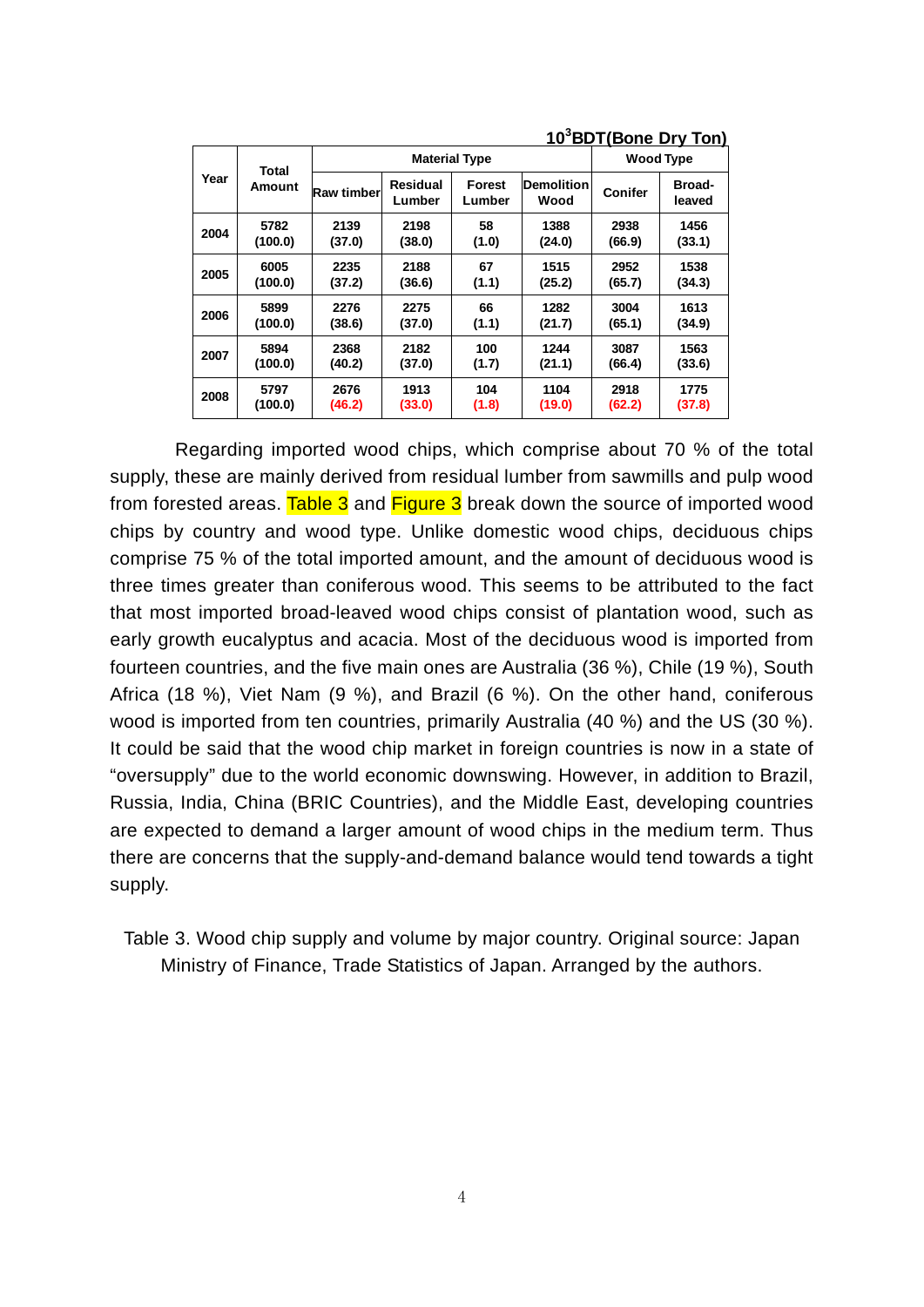|              |                     |        |        |        |        | 10 <sup>3</sup> BDT(Bone Dry Ton) |
|--------------|---------------------|--------|--------|--------|--------|-----------------------------------|
|              | Year                | 2004   | 2005   | 2006   | 2007   | 2008                              |
| Conifer      | <b>Australia</b>    | 1,215  | 1,083  | 1,028  | 1,053  | 1,087                             |
|              | US                  | 789    | 799    | 760    | 690    | 684                               |
|              | <b>New Zealand</b>  | 228    | 232    | 192    | 274    | 310                               |
|              | Canada              | 118    | 148    | 272    | 242    | 194                               |
|              | Fiji                | 148    | 111    | 111    | 114    | 116                               |
|              | Other               | 286    | 252    | 81     | 122    | 58                                |
|              | <b>Subtotal</b>     | 2,784  | 2,625  | 2,444  | 2,495  | 2,449                             |
| Broad-leaved | <b>Australia</b>    | 3,701  | 3,703  | 3,876  | 4,462  | 4,464                             |
|              | <b>Chile</b>        | 1,481  | 1,628  | 1,774  | 2,011  | 2,350                             |
|              | <b>South Africa</b> | 3,208  | 3,187  | 2,757  | 2,458  | 2,161                             |
|              | <b>Viet Nam</b>     | 606    | 644    | 720    | 903    | 1,071                             |
|              | Brazil              | 553    | 613    | 536    | 735    | 690                               |
|              | Other               | 1,641  | 1,711  | 1,667  | 1,271  | 1,536                             |
|              | <b>Subtotal</b>     | 11,190 | 11,486 | 11,330 | 11,840 | 12,272                            |
| <b>Total</b> |                     | 13,974 | 14,111 | 13,774 | 14,335 | 14,721                            |





#### **Supply and Production of Wood Pellets in Japan**

Wood pellets are made from brushwood, logs, tree bark, leaves, and scrap wood. These materials are crushed and compressed into small cylindrical chunks roughly 1 cm in diameter and 1-2 cm in length. Compared to wood chips or sawn wood (both made without the compression process) wood pellets have much higher energy density and thus can be a more worthy fuel. **Figure 4** shows that the amount of imported wood pellets rapidly increased starting in 2007. This is thought to be related to a significant increase in the demand for wood pellets as a fuel for power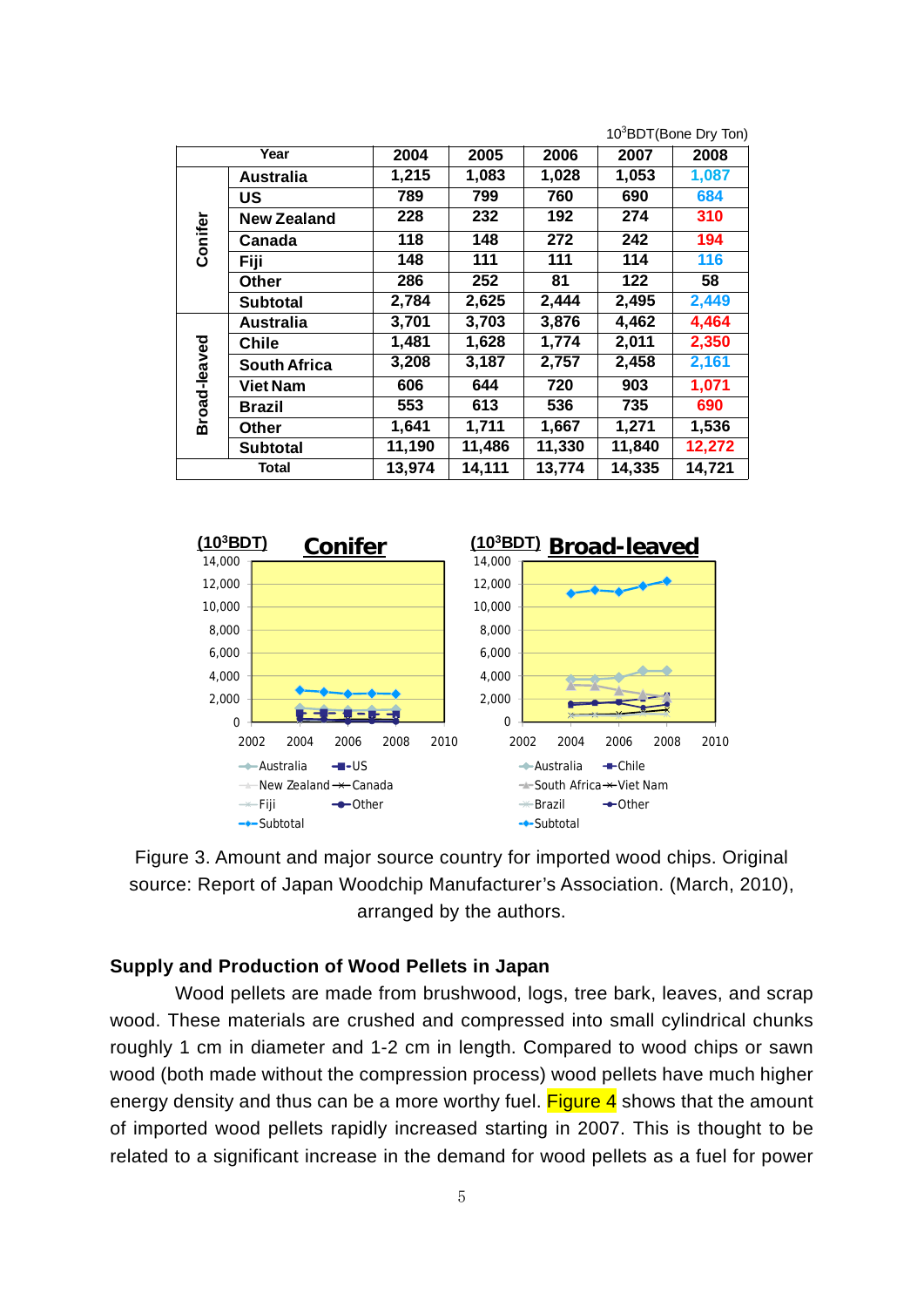generation, and significantly cheaper imported pellets compared to domestic pellets.



Figure 4. Amount of imported wood pellets by year. Original source: Japan Wood Pellet Association News, No. 2 (Aug. 2010), arranged by the authors.